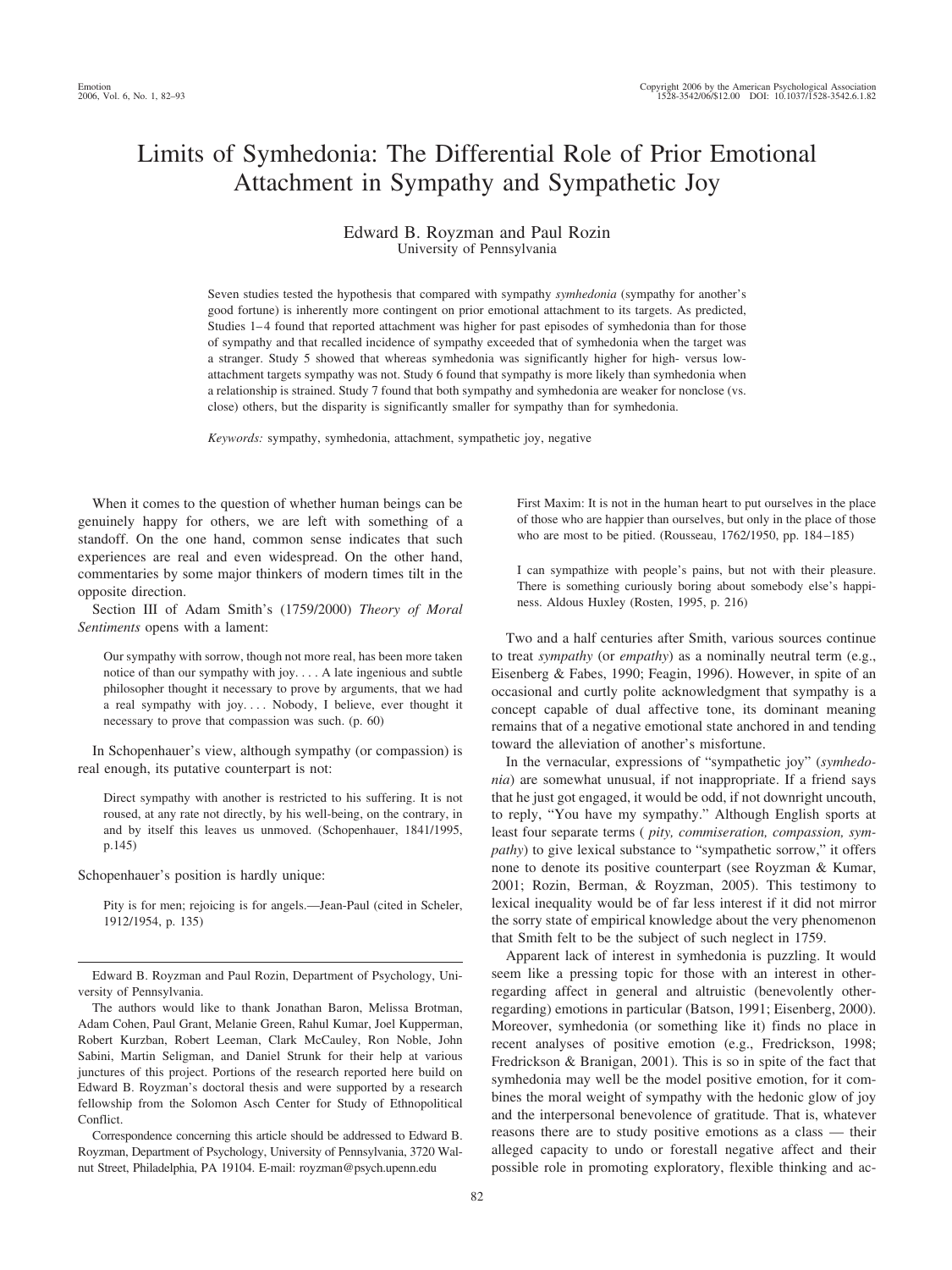cumulation of social resources (see Fredrickson & Branigan, 2001, for review)—the selfsame reasons should apply doubly (or a few times over) to symhedonia. Finally, given that experiencing symhedonia does not appear to confer any obvious adaptive advantage either on its experiencer or on its target, its very existence represents an interesting challenge for evolutionary theory. (However, recent work by Gable, Reis, Impett, & Asher [2004] has provided important indications of the advantages of sharing positive information or events in terms of enhanced well–being.)

In this article, we propose and test a claim that the key distinction between sympathy and symhedonia lies in the degree to which these two have prior emotional attachment as a precondition for their occurrence as well as a modulator of the intensity with which they occur, with symhedonia being hypothesized to be inherently more partial, selective, and, consequently, less wide ranging than sympathy proper. The proposal has its roots, among others, in some puzzling findings of laboratory studies that attempted but failed to consistently instantiate sympathy and symhedonia side by side.

In these studies (Krebs, 1975; Stotland, 1969; Stotland, Sherman, & Shaver, 1971; see also Batson, Turk, Shaw, & Klein, 1995, Study 2) participants were exposed to a number of situations in which confederates were apparently experiencing pain or pleasure (or negative and positive outcomes). While "distressed" confederates elicited a clear other-oriented vicarious response, those experiencing pleasure did not (see, especially, Krebs, 1975). (Indeed, it is this apparent difficulty of instantiating symhedonia within a laboratory, combined with a disinclination to report negative results, that may be the prime reason why experimental analyses of symhedonia are virtually nonexistent.) At the very least, the studies at hand further point to a gap in knowledge about symhedonia. At worst, they seem to give solace to the nihilistic views of Schopenhauer and Rousseau.

One possible explanation for the tension between what appears to be the popular stance (symhedonia, as felt, e.g., at nuptials, college graduations, ballet recitals, and the like is real and commonplace) and the predominant philosophical view (symhedonia is but a pleasant fiction), is that, relative to sympathy, symhedonia requires a relatively deep level of prior emotional attachment*.* This may be a level that is not easily induced within a single laboratory session toward a previously unknown confederate. If the requisite attachments are found primarily in close friendships, committed relationships, and close familial and romantic bonds (Royzman & Kumar, 2001; Rozin & Royzman, 2001), we may be in a position to explain why Schopenhauer and Rousseau found so little evidence of symhedonia around them. They might have construed most evident expressions of symhedonia as part of the more complex dispositional syndrome of love (Royzman, McCauley, & Rozin, 2005; Shand, 1920) and not as an independent entity at all. We will dub our general proposal the (symhedonia) *attachmentcontingency hypothesis*. In terms of existing appraisal theories (see Lazarus, 1991; Oatley & Johnson-Laird, 1987; Roseman, 1984; Scherer, 1997, 1999), our attachment-contingency hypothesis may be restated as saying that while both sympathy and symhedonia depend on antecedent appraisals of goal (in)congruency on behalf of the target person, symhedonia is more likely to demand a further assessment that the target person stands in a certain relationship (prior emotional attachment) to oneself. Per the attachmentcontingency hypothesis, the appraisal pattern underlying symhedonia should appear to be more complex or demanding than that underlying sympathy "proper."

Stated more fully:

*Attachment-contingency hypothesis:* Compared with sympathy, the likelihood and magnitude (intensity) of symhedonia's activation is more contingent on the existence of prior emotional attachment toward its target.

For the purpose of this discussion, "prior emotional attachment" is thought to involve two key dimensions: positive evaluation and relationship importance. High-attachment targets (i.e., close others) are those whom people evaluate very positively (ranking them highly among other good things of the world) and whose presence within their lives they value a great deal and are prepared to maintain at some personal cost. This conceptualization coincides rather well (we think) with the lay meaning of *attachment*, which, in its most paradigmatic forms (be it parental devotion, romantic love, or the affection of a pet owner for his or her charge) combines the language of high relationship importance/closeness ("You complete me"; "Life would be meaningless without you") with that of extreme positive valuations ("You are the best!"; "There goes my special little guy"; "Who is the cutest, smartest little doggie in the whole world?"). In accordance with this conceptualization, we would expect "best friends" and close family members to represent very high attachment targets (high positive evaluation, high relationship importance), "just friends" moderately high attachment targets, and so on. Among the existing conceptualizations of interpersonal closeness, ours is probably closest to the intimacy component in Sternberg's triangular theory of love (Sternberg, 1986). However, the underlying phenomenon is clearly one that many attachment-related construals have in common, including that embodied in Margaret Clark and colleagues' (e.g., Clark & Mills, 1979, see below) notion of "communal" versus "exchange" relationships.

With this specification of "prior emotional attachment" in mind, the attachment-contingency hypothesis amounts to a claim that if one is to feel symhedonia at all, a certain level of positive evaluation and relationship importance has to be already in place, whereas sympathy is relatively less demanding in this regard and is better able to extend itself to relatively low-(positive) valence targets whose company a person is unlikely to miss. *Relatively* is the key word here because we expect that instances of both emotions may be present even at rather low attachment levels.

Stated this way, the attachment-contingency hypothesis clearly goes against the grain of the views held by Schopenhauer (1841/ 1995, p. 145) and like-minded others who proposed that people can *never* sympathize with a happy individual, making symhedonia a psychological anomaly at best. We will refer to this putative alternative to the attachment-contingency hypothesis as the *symhedonia scarcity hypothesis*.

Yet another alternative set of predictions follows from considering two key distinctions between sympathy and symhedonia. The most fundamental difference between the two phenomena is one of hedonic sign: Whereas sympathy is inherently unpleasant and is likely to impair one's mood or interfere with future positive affect, symhedonia is inherently pleasurable. A second difference is that insofar as sympathy, but not symhedonia, is linked to behavioral intervention on behalf of a distressed individual, experiencing sympathy appears to be inherently more costly than experiencing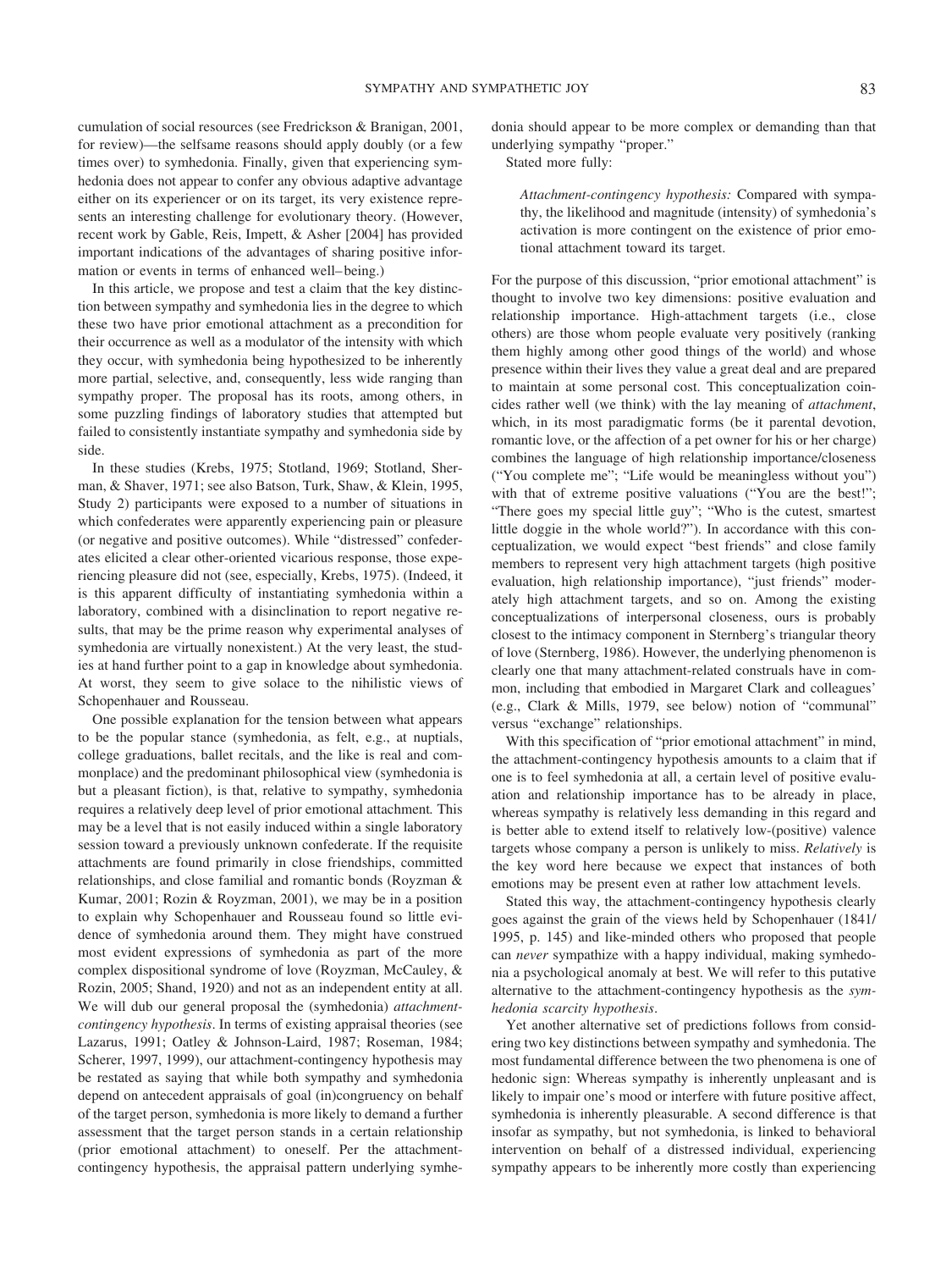symhedonia. Consequently, we should expect people to minimize the likelihood of experiencing sympathy while maximizing the likelihood of experiencing symhedonia. Taken in and of themselves, these considerations may lead us to predict that people will expose themselves to sympathy-arousing events and allow themselves to experience genuine sympathy only very selectively and reluctantly (see Shaw, Batson, & Todd, 1994; see also K. D. Smith, 1992), reserving it for the most special of occasions (as when the targets are family or friends). On the other hand, because symhedonia is both pleasurable and virtually cost-free, people should spread their sympathetic joy as widely as possible, exploiting every opportunity within their reach. We call this the *symhedonia lower costliness hypothesis*.

Finally, related to the attachment-contingency hypothesis is the proposal that both symhedonia and sympathy are more likely to occur within the so-called communal (high-attachment) relationships rather than outside such relationships (see Clark & Mills, 1979; Clark, Mills, & Powell, 1986; Mills & Clark, 1982). Some tentative evidence for one (symhedonia-related) component of this proposal comes from two studies by Clark and Williamson (Williamson & Clark, 1989, Study 3; 1992). Following upon these studies, Clark and Brissette's (2000) overall theoretical proposal is that "any emotion that indicates to oneself that one cares about the welfare of another person should occur more frequently and more intensely the more communal one's relationship with that other person" (p. 221). In and of itself, this proposal predicts that both sympathy and symhedonia should be more frequent and more intense under conditions of prior emotional attachment, without one being any more attachment dependent than the other. We call this the *equal contingency hypothesis*.

In summary, the *symhedonia scarcity hypothesis* predicts that symhedonia should be either nonexistent or extremely rare. The *symhedonia lower costliness hypothesis* predicts that symhedonia should occur more frequently and more intensely than sympathy for all targets, regardless of prior attachment. The *equal contingency hypothesis* predicts that both sympathy and symhedonia should be more frequent and more intense under conditions of prior emotional attachment, without one being any more selective than the other. Finally, the *attachment-contingency hypothesis* predicts that, compared with sympathy, both the frequency and the magnitude of symhedonia's activation are more enhanced by the existence of prior emotional attachment toward its target. Reported below are the results of seven studies carried out to test various aspects of the attachment-contingency hypothesis in a manner that would also allow us to shed light on the alternative hypotheses.

#### General Method

Because there is no word for symhedonia in English, we described symhedonia situations to a group of students and asked them how they would express this in English. The most common suggestion was "feeling happy for," so we used that phrase to instruct the participants in the following studies. A symmetrical locution ("feeling sad for") was adopted for sympathy.

With one exception (Study 3), all participants were students in introductory or sophomore-level psychology courses at the University of Pennsylvania. The questionnaires were administered in classroom settings.

To ensure that the participants' responses were as sincere and unhindered by self-presentational concerns as possible, all questionnaires were designed for totally anonymous responses and asked for no identifying information. On two occasions (Studies 3 and 6), relevant gender and age information could be inferred from the accompanying surveys. The total anonymity of the responses was stressed in each questionnaire's opening statement and by the setting of a large class lecture hall.

For the sake of normalizing the data as well as to ensure that the reported findings fit the logical form of the question posed by our philosophical predecessors (does symhedonia occur at all, and, if so, does it occur about just as often or substantially less often than sympathy proper?), all recency values obtained in Studies 1–4 were first converted to a common time unit (days; e.g., *n* hours were coded as  $n/24$  days, *n* weeks as  $n \times 7$  days; "no memory" responses were coded as 10 years, or 3,650 days). The day measures were then converted to rate in accordance with the following formula:  $\frac{1}{2} \times$  reported recency (in days).<sup>1</sup> Analyses carried out with raw (days-converted) recency values yielded equivalent findings.

Women made up 60%–70% of all the groups used in these studies.

# Study 1

For Studies 1, 2, and 3, we predicted that (a) the average symhedonia attachment rating should exceed that of sympathy and (b) the number of strangers reported to be targets of sympathy should exceed those reported to be targets of symhedonia.

#### *Method*

*Participants.* There were 28 participants, all students in a summersession psychology course. Three participants did not report attachment ratings.

*Materials and procedure.* Student volunteers filled out a brief, anonymous questionnaire for a period of 10–15 min under the conditions specified in the General Methods section. The questionnaire asked the participants to think of the most recent time they felt happy or sad for another person, whether or not they knew him/her personally, followed by a request to rate the level of their prior emotional attachment to that person, with the highest point on the scale (100) representing *greatest emotional attachment possible* and the lowest *no prior emotional attachment whatsoever (this person was a total stranger)*. The same group of participants was asked to report on both sympathy and symhedonia (the questions were counterbalanced for order). The initial questionnaire was followed by the complete version of the Marlowe–Crowne Social Desirability Scale (for details, see Crowne & Marlowe, 1960). Portrayed as a Personal Reaction Inventory, this scale contains a series of 33 self-descriptive statements that the participants rate as being true or false.

<sup>1</sup> The reason for the doubling of the days-converted recency value may be elucidated by an analogy. Imagine trying to estimate an interevent interval for the arrivals of two consecutive buses to a bus station in a locale where buses are known arrive at some unspecified random rate. Assume that the only additional piece of information you have is that the last bus arrived and departed some 20 minutes ago. Since bus arrivals are presumed to occur at random, your entry into the bus station and the true interevent interval (the interval between the arrival of the last bus and the projected arrival of the next one) is as likely to have occurred at the beginning as at the end of that interval. Thus, your entry can be assumed to be equidistant from the interval's beginning and end point. Consequently, the true interevent interval can be estimated as  $2 \times 20$  min (the reported recency of the most recent bus arrival); its reciprocal would then give us the estimated *rate* of bus arrival (per minute). The same logic applies to the present case. Because the occurrence of sympathy and symhedonia "in the wild" can be assumed to be random or close to random for any given person, and insofar as each participant's report represents his or her "point of entry" into the true interevent interval for consecutive occurrences of either sympathy or symhedonia, the true interevent interval for either sympathy or symhedonia may be estimated as the double of the reported recency value.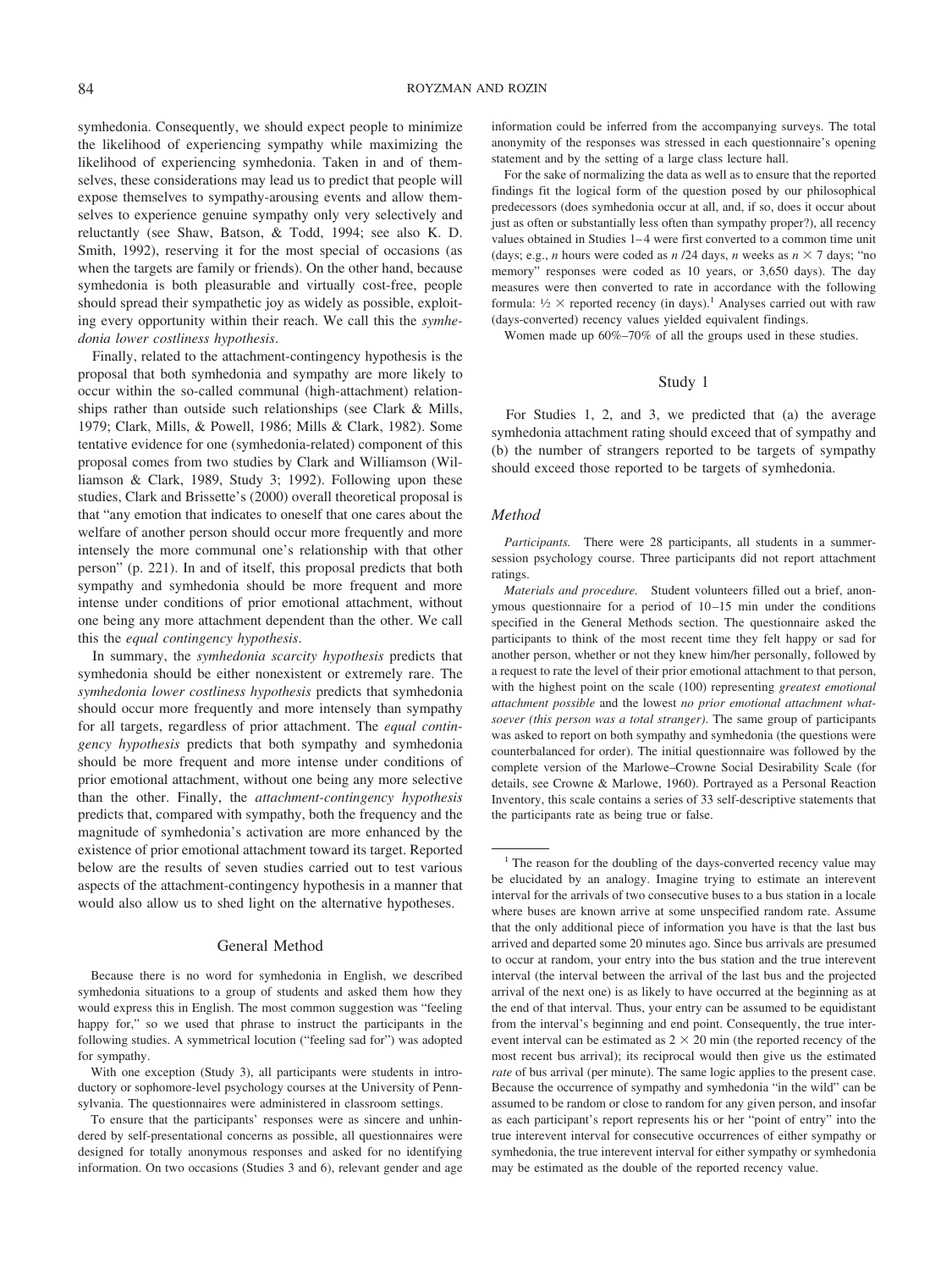# *Results and Discussion*

The mean sympathy rate was  $0.28$  per day  $(SD = 0.62)$ ; the corresponding mean symhedonia rate was  $0.14$  per day (*SD* = 0.18). The difference was not significant by paired *t* test,  $t(27) =$  $1.27, p = .21.$ 

Due to violations of normality in the distribution of attachment ratings, the Wilcoxon signed-ranks test and Kendall's  $\tau_{\rm b}$  were used as measures of within-group mean difference and association, respectively. The sympathy  $(M = 51.81, SD = 35.71)$  and symhedonia ( $M = 79.24$ ,  $SD = 17.86$ ) attachment ratings were significantly different by Wilcoxon's signed-ranks test ( $p < .001$ , one-tailed). There was a significant positive association between sympathy and symhedonia rates ( $\tau_b = 0.36$ ,  $p = .01$ ). There were no significant associations between self-presentational concerns and either sympathy or symhedonia attachment ratings ( $p$ s = .70) and .83, respectively). Thus, our principal finding of the asymmetry in attachment ratings does not appear to be due to the participants' wishing to present themselves in a socially desirable manner.

We conducted a separate analysis for the relative incidence of sympathy and symhedonia toward complete strangers (the attachment ratings of 0). There were six such incidents for sympathy and none for symhedonia. The difference was statistically significant by Wilcoxon's signed-ranks test ( $p = .01$ ).

In summary, Study 1 indicates that although symhedonia is not significantly less common than sympathy, it is linked with higher levels of preexisting emotional attachment than sympathy. This is consistent with the attachment-contingency hypotheses but opposes the predictions of the other three hypotheses. The finding does not appear to be accounted for by self-presentational concerns, as measured by the Marlowe–Crowne Social Desirability Scale.

## Study 2

Study 2 used the same materials and procedure as Study 1 but used a between-groups design, with participants answering a questionnaire either about sympathy or about symhedonia.

#### *Method*

*Participants.* There were 112 participants, all students in an undergraduate psychology course. Six did not report attachment ratings.

*Materials and procedure.* The procedure for Study 2 was exactly the same as for Study1, except that the participants were randomly assigned to receive either the "sad-for" or the "happy-for" version of the questionnaire described above.

#### *Results and Discussion*

The mean sympathy rate was 0.67 per day  $(SD = 1.94)$ ; the corresponding mean symhedonia rate was  $0.41$  per day (*SD* = 1.15). The difference was nonsignificant,  $t(110) = 0.90$ ,  $p = .36$ . The mean prior emotional attachment ratings were  $47.29$  ( $SD =$ 36.58) for sympathy and 77.93  $(SD = 22.75)$  for symhedonia, a significant difference,  $t(104) = 5.26$ ,  $p < .001$ , one-tailed.

As before, we performed a separate analysis for the relative incidence of sympathy and symhedonia for complete strangers (the attachment ratings of 0). There were almost 6 times as many such

incidents for sympathy (11) as there were for symhedonia (2;  $p =$ .002, Fisher's exact test).

The fact that the basic finding of higher prior attachment for symhedonia than sympathy held up in the between-groups design further argues against a view that the original result was due primarily to demand characteristics or some considerations of social or cultural appropriateness.

## Study 3

One potential problem with both Studies 1 and 2 is that the participants were university undergraduates with an interest in psychology. The purpose of Study 3 was to see whether the findings of Study 1 would replicate in a representative community sample.

#### *Method*

*Participants.* We collected 139 usable questionnaires (63% from female respondents; mean  $age = 39.8$  years). Seven of the participants did not report attachment ratings.

*Procedure.* The participants were recruited from the Philadelphia County Jury Pool. By random selection of adults residing in the city, a few hundred potential jurors are summoned to a jury pool each day. They are either called to be interviewed for participation in a jury or remain for the day and are then dismissed, having completed their jury-duty requirement. The jury pool is a representative sample of Philadelphians; however, those who completed our questionnaire were undoubtedly a somewhat biased subset of this group. People who agreed to do so received a reward of a candy bar or a pen for about 10 to 20 minutes of their time. Responses were generally received from about half of the people in the pool. The forms used were identical to those used in Study 1 and were presented to the participants as part of a larger set of surveys.

#### *Results*

The mean sympathy rate was  $0.31$  per day  $(SD = 0.90)$ ; the mean symhedonia rate was  $0.25$  per day  $(SD = 0.79)$ . The difference was nonsignificant,  $t(138) = 0.64$ ,  $p = .51$ .

The mean sympathy attachment rating was  $53.00$  (*SD* = 41.40), significantly lower than the mean symhedonia attachment rating of 66.65 ( $SD = 36.55$ ),  $t(131) = 3.30$ ,  $p = .0006$ , one-tailed. There were many more cases of sympathy (37) than symhedonia (14) to total strangers (Wilcoxon's signed-ranks test,  $p = .0003$ ; see Table 1 to compare the results for Studies 1–3).

There was a positive association between sympathy and symhedonia rates ( $\tau_b = 0.37$ ,  $p < .0001$ ) and a somewhat smaller one between sympathy and symhedonia attachment ratings ( $\tau_b = 0.23$ ,  $p = .0003$ ). We performed two separate *t* tests and two separate Kruskal–Wallis tests to assess the effects of gender on sympathy– symhedonia rates and levels of prior emotional attachment for sympathy and symhedonia, respectively. There was one significant finding: The symhedonia rate was higher for men  $(M = 0.45)$  than it was for women  $(M = 0.14)$ ,  $t(135) = 2.23$ ;  $p = .02$ . There was also a borderline significant finding: The sympathy attachment ratings were higher among women  $(M = 58.1)$  than they were among men  $(M = 44.1)$ :  $z(130) = -1.94$ ,  $p = .05$ .

Unlike Study 1, Study 3 did not include a measure of social desirability. However, one of the accompanying questionnaires included a single-question measure of religiosity ("How religious are you?" rated on a scale from  $0 = not$  *religious at all* to  $4 =$ *extremely religious*). Given that caring for others is a universally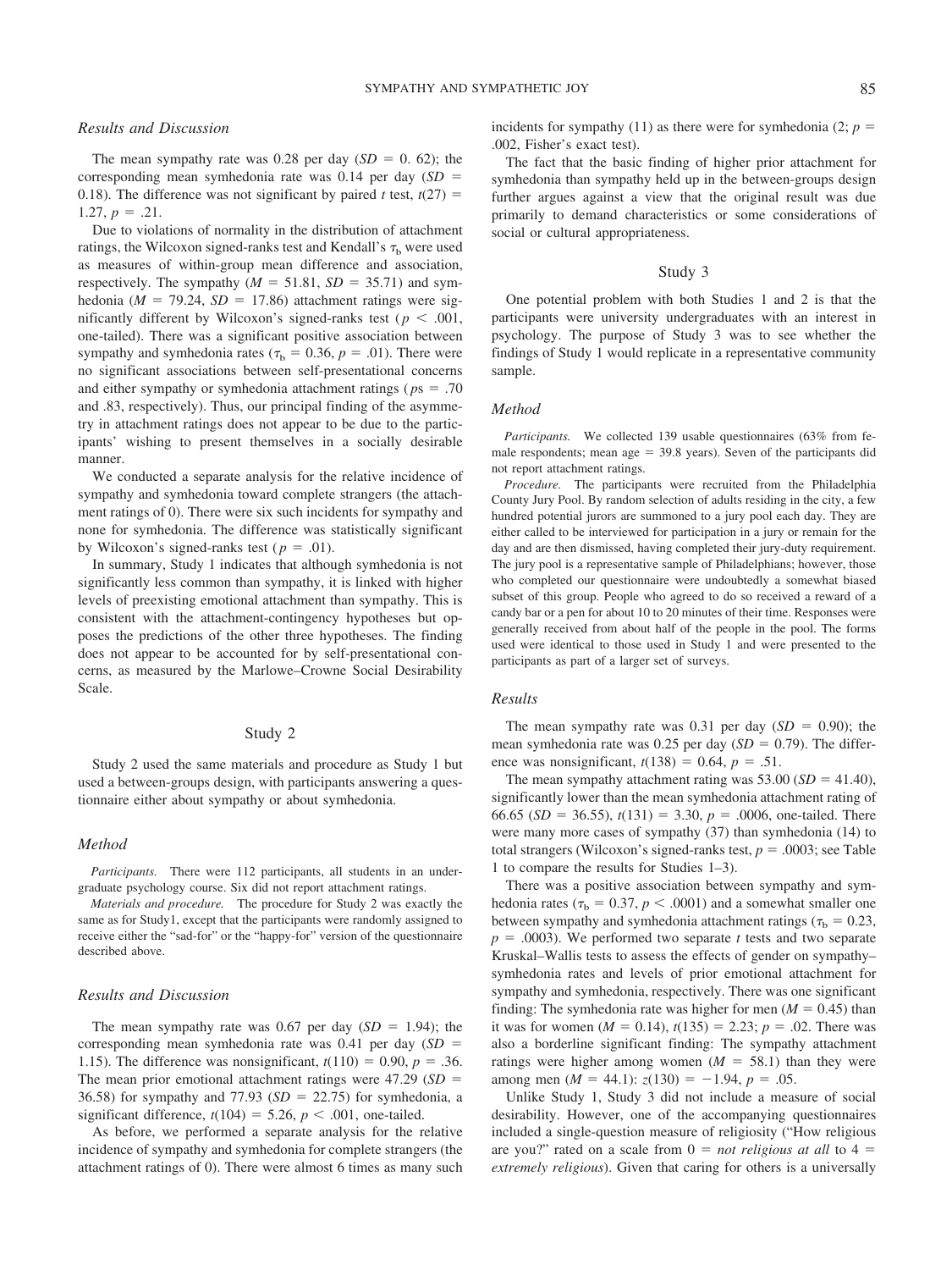|             | ٠<br>۰, |
|-------------|---------|
| I<br>×<br>٧ | I<br>۰, |

| Study          | Condition                                       | Rate per day |           |            |      | Attachment |      |            |      |
|----------------|-------------------------------------------------|--------------|-----------|------------|------|------------|------|------------|------|
|                |                                                 | Sympathy     |           | Symhedonia |      | Sympathy   |      | Symhedonia |      |
|                |                                                 | M            | <i>SD</i> | M          | SD   | M          | SD   | M          | SD   |
|                | Students; most recent instance;                 |              |           |            |      |            |      |            |      |
|                | within group<br>Students; most recent instance; | 0.28         | 0.62      | 0.14       | 0.18 | 51.8       | 35.7 | 79.2*      | 17.9 |
| $\overline{2}$ | between groups                                  | 0.67         | 1.94      | 0.41       | 1.15 | 47.3       | 36.6 | 77.9*      | 22.8 |
| 3              | Jury; most recent instance;<br>within group     | 0.31         | 0.90      | 0.25       | 0.79 | 53.0       | 41.4 | $66.6*$    | 36.5 |

Table 1 *Summary of Results Comparing Symhedonia and Sympathy Across Studies 1–3*

*Note.* "Instance" refers to participants' example of symhedonia or sympathy.

 $* p < .001$  (one-tailed), significantly different from value in the preceding column.

important religious ideal, and assuming that the participants were keen to respond in a socially desirable manner, one would predict a positive association between self-rated religiosity and the rate of either sympathetic emotion. There was, in fact, no relationship between religiosity and reports of either sympathy ( $p = .88$ ) or symhedonia ( $p = .29$ ) rates. There was also no significant association between religiosity and prior attachment ratings for sympathy or symhedonia ( $p s = 0.65$  and 0.43, respectively).

## *Discussion*

The overall pattern of results for Study 3 is analogous to those for Studies 1 and 2; on the other hand, sympathy and symhedonia mean attachment ratings for Study 3 (53 vs. 66.6, respectively; *d*  $[effect size] = 0.28$ , although still significantly different, were considerably closer to each other than those reported in Study 1  $(d = 0.77)$  or Study 2  $(d = 1.02)$ . The source of the difference appears to lie with the significantly lower attachment ratings for symhedonia as reported within the considerably older community sample. Is the age difference to blame? It appears so. Restricting our community sample to only the 14 individuals at or below 24 years of age yielded a higher symhedonia attachment rating  $(M =$ 76.78) that is comparable with those obtained in the previous two studies, whereas the sympathy attachment rating was about the same in the younger and older participants. The overall pattern hints at the interesting possibility that symhedonia becomes considerably less attachment sensitive as people advance from adolescence to and into middle age.

Although consistent with each other and with the attachmentcontingency hypothesis, Studies 1–3 raise at least two concerns.

1. There appear to be at least two psychological accounts for why symhedonia is relatively uncommon under conditions of weak attachment. According to one view, registering a certain level of prior emotional attachment is an indelible component of symhedonia's eliciting conditions. It is, as Robert Solomon (1977) would put it, a part of symhedonia's inner logic as an emotion.

An alternative view could be discerned in the writings of Adam Smith (1759/2000, p. 62). On occasion, he can be read as saying that people's capacity for symhedonia is as great (and, presumably, as universal) as their capacity for sympathy, while still maintaining that their *experiences* of symhedonia are relatively rare. The apparent resolution to this contradiction lies in the supposed interaction between symhedonia and envy. Presumably, the same events that engage symhedonia also engage envy, and the two processes become integrated and more or less cancel each other out before ever reaching the level of conscious self-perception. According to this view, the reason that experienced symhedonia may be expected to be as common as sympathy in the context of prior emotional attachment is that it is in contexts such as these that envy itself is put on hold or held back by the competing response of love, allowing symhedonia to shine through in full force. According to this view, symhedonia is not attachment contingent per se; rather, it appears to be so under a limited set of social settings; cultural or social arrangements that mitigate envy should produce patterns of symhedonia and sympathy that are nearly equivalent in their social range. Call this the *envy-inhibition account*.

With this account in mind, imagine asking participants to report most recent episodes of sympathy and symhedonia directed at strangers, the target category for which the attachmentcontingency hypothesis would predict symhedonia to be less especially unlikely vis-à-vis sympathy. In this situation, the envyinhibition account would predict that envy, being the symhedoniainhibiting force, should be inversely correlated with the reported rate of symhedonia, with this rate being especially unimpressive for the most envy-prone of the participants. The attachmentcontingency hypothesis would make no such forecast. The aim of Study 4 was to consider these alternative predictions side by side.

2. Another possible concern about Studies 1–3 is as follows: Suppose that people treat their affective reactions as a source of information about their level of attachment, with episodes of symhedonia warranting inferences of higher levels of (and, perhaps, actual boosts in) emotional attachment than comparable episodes of sympathy. On this view, it is not that "I feel happy for Joe because I am particularly fond of him"; rather, "I perceive myself as being particularly fond of Joe because I feel happy for him." Call this the *backward inference account* (see Batson et al., 1995).

Batson et al. (1995) reported some evidence that people can infer their level of valuing another person's welfare from the degree of their sympathetic reaction to that person's presumed distress. However, even if it could be presumed that the same process affects symhedonia, it should not be able to explain the relative rarity of symhedonia directed at strangers, as revealed in Studies 1–3: It seems implausible that the stipulated redefinition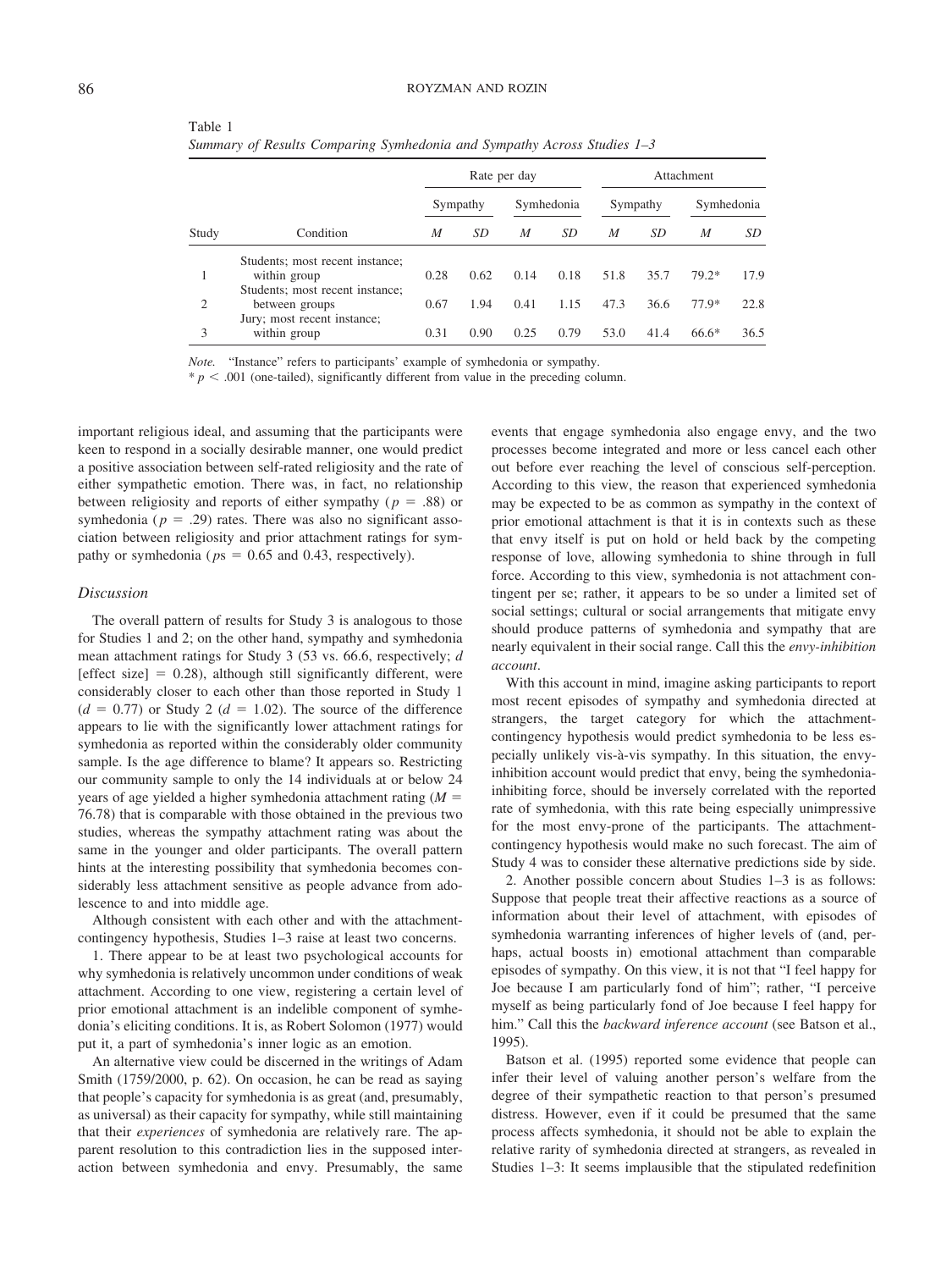process should cause a symhedonia-affected person to "promote" a de facto stranger to the title of a casual acquaintance or higher (thereby ensuring that few of the initial targets of symhedonia would be regarded as strangers after the fact). Study 4 gave us a further opportunity to validate this pattern by asking participants to recall only those recent episodes of sympathy and symhedonia that had been directed at perfect strangers.

# Study 4

# *Method*

*Participants.* The study included a total of 25 participants, all students in a summer-session psychology course.

*Materials and procedure.* The procedure was analogous to that of Studies 1 and 2. The questionnaire for Study 4 was identical to that used in Study 1, with two exceptions: (a) The participants were asked to recall only those most recent episodes of sympathy and symhedonia that had been directed at perfect strangers; (b) the initial questionnaire was followed by a measure of dispositional envy, the Dispositional Envy Scale (R. H. Smith, Parrot, Diener, Hoyle, & Kim, 1999). As stated earlier, the measure was included to test the possibility that the hypothesized higher incidence of sympathy versus symhedonia could be accounted for by the symhedonia-inhibiting effect of envy.

There are arguments for and against using a measure of trait envy versus state envy directed to the target person. The matter was easy to decide because while the Dispositional Envy Scale has shown excellent validity and reliability, a similarly well-validated measure of state envy is yet to be reported.

## *Results*

The mean sympathy and symhedonia rates were 1.25 per day  $(SD = 2.78)$  and 0.07 per day  $(SD = 0.14)$ , respectively (Wilcoxon's signed-ranks test ( $p < .0001$ , one-tailed). The Dispositional Envy Scale mean was  $15.19$  ( $SD = 6.18$ ). This was not significantly different ( $p = .153$ ) from the dispositional envy mean that could be computed on the basis of the data reported for one of the samples in R. H. Smith et al. (1999). There were no statistically significant correlations between dispositional envy and either sympathy ( $\tau_b = 0.07$ ) or symhedonia ( $\tau_b = -0.07$ ).

## *Discussion*

The results of the study indicate that when the target of a vicariously oriented response is a stranger, incidents of symhedonia are significantly less common than those of sympathy. This finding is in conflict with the backward inference account. Moreover, the sympathy–symhedonia difference cannot be explained by differences in individual envy orientation, as measured by the Dispositional Envy Scale.

#### Study 5

Sympathy and symhedonia both rely on the occurrence of some bad and good events in the lives of others. This means that a difference in the rate of sympathy and symhedonia within a given population may be, at least in part, attributable to the difference in the base rate of good and bad events occurring within that population. To illustrate, one would not be too surprised to discover that sympathy, not symhedonia, reigns supreme among visitors of a refugee camp or that symhedonia, not sympathy, pervades victory banquets and nuptials.

This leads to a question: Are the *opportunities* for the activation of symhedonia, in general, more or less plentiful than those for the activation of sympathy? Available psychological research indicates that "more plentiful" may, indeed, be the answer (see Myers, 1993, for a review; see also Diener & Diener, 1996; Myers, 1993, pp. 25–30; Zelenski & Larsen, 2000). One could then argue that the fact that the incidence of sympathy exceeds that of symhedonia in spite of more abundant triggers for symhedonia could only mean that the stranger effect reported in Study 4 would be even bigger if the base rates were brought in line with each other.

However, as some authors suggested (Baumeister, Bratslavsky, Finkenauer, & Vohs, 2001), there is one context in which negative events may predominate, namely news reports in the media. This may also be the primary context within which people find themselves exposed to the lives of unfamiliar others in a way that warrants sympathy, symhedonia, and other affective responses. Thus, one may argue that the findings that sympathy outperforms symhedonia vis-à-vis strangers may merely reflect the higher ratio of negative to positive events in the context of televised news coverage or other media reports.

Another potential concern about Study 4 as well as its predecessors is that the questionnaires used in all of these studies follow the same basic recency format. It would be desirable to obtain corroborative findings using another methodology.

The goal of Study 5 was to address both of these concerns. The concern about the media bias was addressed by comparing people's reports of symhedonia and sympathy at two levels of attachment, both of which involved only the individuals whom the participants knew personally. Our prediction was that although the rates of both sympathy and symhedonia for high-attachment targets may exceed those for low-attachment targets, the discrepancy would be significantly lower for sympathy than for symhedonia. To address the concern about the questionnaire format, the recency probe was abandoned in favor of asking participants for a direct estimate of the number of times they have experienced either sympathy or symhedonia during a specific period (past week).

## *Method*

*Participants.* There were 213 participants, all students in an undergraduate psychology course.

*Materials and procedure.* The participants were randomly assigned to receive one of the four versions of the questionnaire excerpted below. They were asked to keep the questionnaire facing down until everyone in the room had a copy. The instructions cited below were read by all the participants:

To ensure that you begin and end your recall on time, listen carefully to the researcher's instructions.

- When you hear *START NOW*, start thinking of all the times *within the past 7 days* when you felt genuinely \_\_\_\_\_\_for another person [to] whom you \_\_\_\_\_\_\_. Continue until you hear the word *STOP*.
- Place a checkmark for each experience you recall as soon as you recall it.

Depending on a condition of the study, the blanks were filled with one of the following pairs of stems:

Version 1: happy for/whom you *knew personally but to whom you had NO prior emotional attachment (i.e., a casual acquaintance).*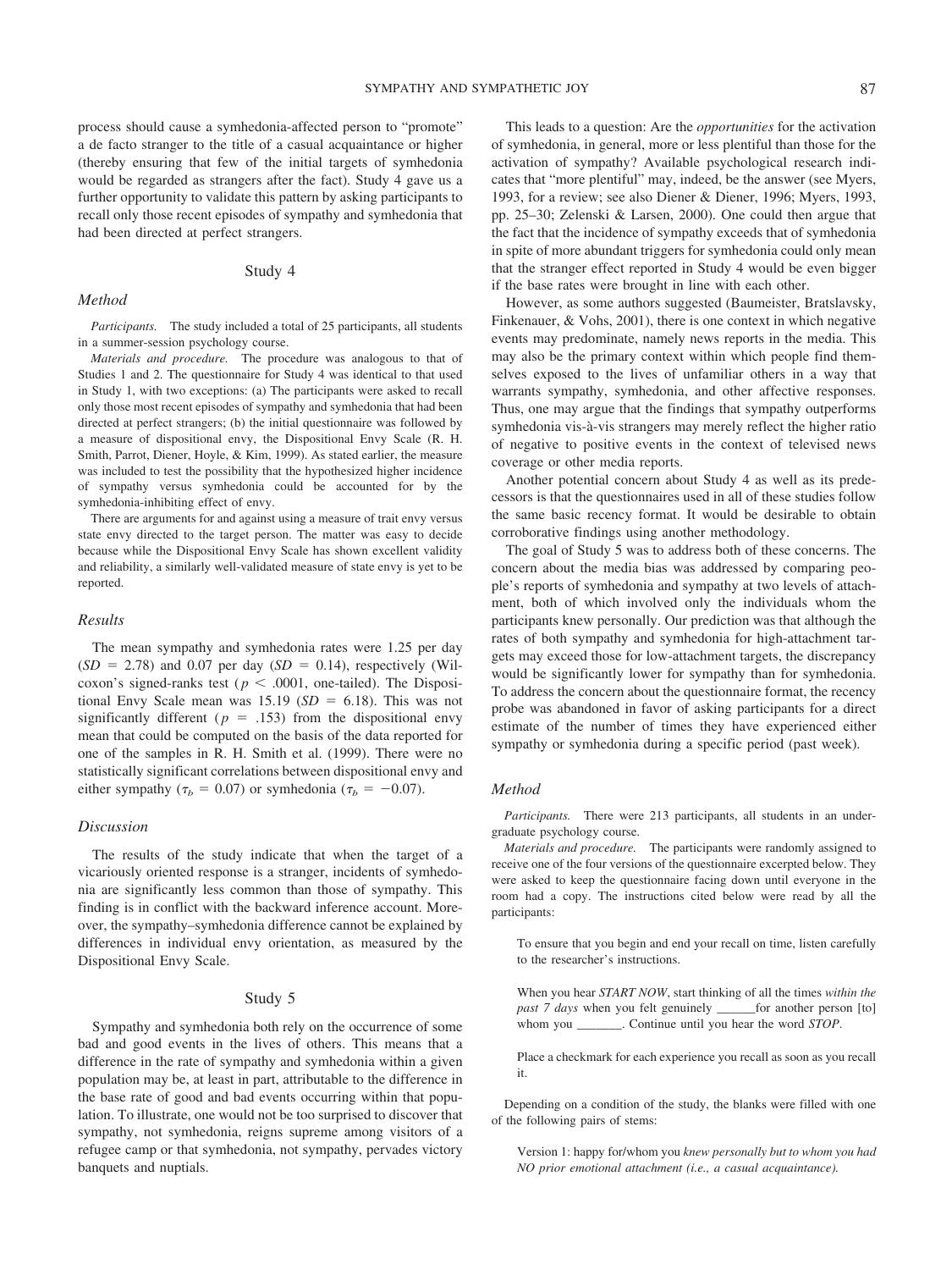Version 2: happy for/to whom you *had a GREAT deal of prior emotional attachment to (i.e., a close friend, a family member, a romantic partner).*

Version 3: sad for/whom you *knew personally but to whom you had NO prior emotional attachment (i.e., a casual acquaintance*)

Version 4: sad for/to whom you *had a GREAT deal of prior emotional attachment (i.e., a close friend, a family member, a romantic partner*).

Once the questionnaires were turned over, the research assistant waited 30 s and having ascertained that everyone finished reading the instructions, gave the "Start now" signal and then the "Stop" signal 1 min later.

## *Results and Discussion*

The data included 1 extreme outlier (27 instances of "feeling sad" for a casual acquaintance) whose results were excluded; this participant would have added support to our hypothesis.

Ignoring the relationship type information, the overall rate of sympathy  $(M = 1.75, SD = 1.39)$  was comparable with that of symhedonia ( $M = 1.92$ ,  $SD = 1.91$ );  $t(210) = 0.73$ . The mean sympathy and symhedonia rates for the four conditions were symhedonia–close,  $M = 2.06$ ,  $SD = 2.98$ ; symhedonia–casual,  $M = 1.04$ ,  $SD = 1.20$ ; sympathy–close,  $M = 1.60$ ,  $SD = 1.35$ ; and sympathy–casual,  $M = 1.86$ ,  $SD = 1.41$ .

A two-way analysis of variance (ANOVA; sympathy– symhedonia by close–casual) revealed two significant effects: a main effect of prior attachment level,  $F(1, 208) = 14.91$ ,  $p < .001$ , as well as a significant interaction between prior attachment level and type of sympathetic response (sympathy vs. symhedonia), *F*(1,  $208) = 25.36, p < .001$  (see Figure 1). Only the occurrence of symhedonia was clearly contingent on prior emotional attachment (the symhedonia rate was nearly 3 times as high under the conditions of high attachment as it was under the conditions of low attachment); sympathy was actually slightly (nonsignificantly) higher under conditions of low attachment.<sup>2</sup> The lack of an expected attachment effect for sympathy may be a result of the fact that a person has many more casual than close relationships, which, assuming that prior attachment is (relatively speaking) not an issue, gives one many more opportunities to experience sympathy in the former category. The higher rate of symhedonia in the sphere of close relationships is, most likely, a reflection of the underlying positivity bias in the base rate (see above).

In summary, these findings offer further support for the attachment-contingency hypothesis. Although the results do not rule out any possible base-rate explanation, they do challenge one obvious base-rate alternative to the hypothesis—the media bias account discussed earlier.

# Study 6

Study 6 was to test yet another alternative to the attachmentcontingency hypothesis. This alternative account was suggested to us by the comments of philosopher Joel Kupperman and can be summarized in the following propositions: (a) Feeling either sympathy or symhedonia depends on the meaning analysis of underlying negative and positive events in terms of the target person's goals, motives, and preferences. (b) The meanings of negative events are more universal than those of positive events; thus, in the former case, meaning analysis can happen without much knowledge of or about the target person.

If one is willing to accept both (a) and (b), it could be argued that the variable of interest is not attachment at all but something closely linked with attachment, namely familiarity. On this view (call it the *familiarity account*), sympathy and symhedonia are differentially sensitive not to the degree to which people care about another person or persons but to the degree to which people are acquainted with their preferences, values, and circumstances. Of course, the more familiar people are with a person, the more likely they are also to report caring for them or being "attached" to them, yielding the illusion that attachment rather than familiarity is the crucial factor at play.

In considering the options for untangling this alternative account from the attachment-contingency hypothesis, it is helpful to realize that attachment, as discussed here, need not be thought of as merely an interindividual property (one is more attached to *X* than *Y*) but also as something that can vary intraindividually or within persons (one is less attached to *X* at  $t_1$  than at  $t_2$ ). With this in mind, one test that stands to differentiate the attachmentcontingency hypothesis and the familiarity account involves asking if sympathy should prove more robust than symhedonia when a previously good relationship goes bad. This should be the case in accordance with the attachment-contingency hypothesis, which posits that sympathy and symhedonia are differentially sensitive to attachment itself, not the intimate knowledge of another person's motives and preferences. Because the intimate knowledge should remain intact even as warmth and affection are compromised, the familiarity account will predict no difference between sympathy and symhedonia as such.

#### *Method*

*Participants.* The study generated 158 usable questionnaires (63% from women, with the respondents' mean age of 18.5 years), all from students enrolled in an undergraduate psychology course. A number of questionnaires were returned incomplete, presumably because these individuals could not think of some previously liked or close person who hurt them in the recent past.

*Materials and procedure.* As part of a larger in-class survey, the participants received one of the two (order-counterbalanced) versions of a questionnaire that asked them for their "current thoughts and feelings about a previously liked or close person who *recently hurt*" them (see McCullough et al., 1998). More specifically, the questionnaire instructed participants to simulate a bad and a good event in the life of an actual person who recently hurt them and then rate how happy and sad they would feel for that person on hearing an account of his or her good/bad fortune. The participants were instructed to simulate the events in a way that subjectively equated their magnitudes, so that the bad event was as bad as the good event was good. (The feedback from the participants during a smaller sample prestudy revealed that they did not have difficulty following the instructions, including vividly imagining positive and negative occurrences in the life of someone who recently hurt them or equating these occurrences for perceived magnitude). Although the questions were phrased in terms of counterfactuals, it was expected that once the participants imagined a positive or a negative event in the life of the previously close other, their Likert ratings would reflect the affective responses that these simulated experiences had produced. In an effort to minimize a possible response bias, we asked the participants for their "agreement/disagree-

<sup>&</sup>lt;sup>2</sup> We would like to stress again that our hypothesis does not directly predict or require that sympathy be attachment insensitive, only that it be more so than symhedonia.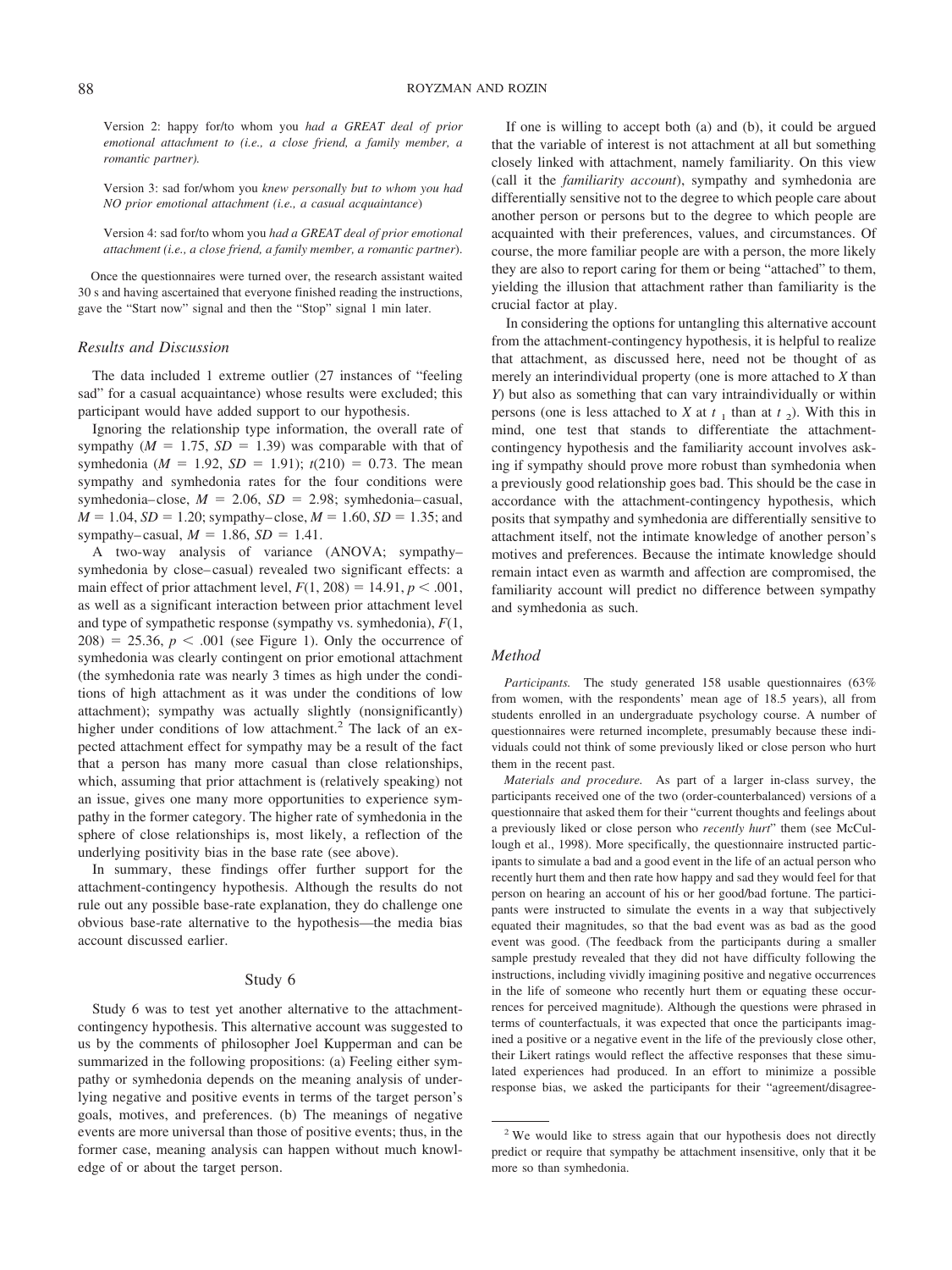

Y <del>■</del>Sympathy O-Symhedonia

*Figure 1.* Sympathy and symhedonia frequency (within past 7 days) as a function of attachment type.

ment" rather than merely for their agreement with various questionnaire items.

The two versions of the questionnaire resulted when the instructions for considering the two events were counterbalanced for order. The sympathy and symhedonia probes were preceded by a five-item "grudge scale" (the five items used were extracted from a subscale in McCullough and colleagues' more comprehensive measure of revenge motivation; see McCullough et al., 1998). The scale measured the extent to which the participants sought to distance themselves from the person who had hurt them, with the range of possible scores varying from the minimum of 5 to the maximum of 25.

#### *Results*

There was no effect of the order in which the participants were asked to imagine and report their reactions to the two types of events,  $F(1, 156) = 0.005$ ,  $p = .94$ . The mean sympathy and symhedonia ratings were 3.65 ( $SD = 1.15$ ) and 2.93 ( $SD = 1.18$ ), respectively. The mean difference was 0.71, favoring sympathy, paired *t* test,  $t(157) = 8.37$ ,  $p < .0001$ , one-tailed. There was a significant positive correlation between the ratings of sympathy and those of symhedonia,  $r(158) = .57$ ,  $p < .0001$ , one-tailed.

There was a significant negative correlation between sympathy and the grudge scale,  $r(158) = -0.24$ ,  $p = 0.001$ , one-tailed. There was also a significant and somewhat larger negative correlation between the extent of one's grudge and symhedonia,  $r(158)$  =  $-0.33, p < .001$ , one-tailed.

#### *Discussion*

The findings of Study 6 give further support to the attachmentcontingency hypothesis. As predicted, it appears that when one feels victimized by a previously close or liked person, one's capacity to experience genuine sympathy for that person is likely to withstand the damage to the relationship better than one's capacity to experience symhedonia for the same person.

All the studies considered thus far aimed at testing but one aspect of the attachment- contingency hypothesis, stating that compared with sympathy, the occurrence of symhedonia is significantly more contingent on the level of prior emotional attachment toward its target. None of these studies bears directly on the (logically independent) claim that the felt intensity of symhedonia is likely to be significantly more contingent on the level of prior attachment toward its target. The purpose of Study 7 was to explore this second proposition.

## Study 7

#### *Method*

*Participants.* There were 160 participants, all students in an undergraduate psychology course.

*Materials and procedure.* The procedure was analogous to that reported for Studies 1, 2, and 4. The participants were randomly assigned to receive one of the four versions of the questionnaire. The within-group factor was the type of altruistic emotion (sympathy vs. symhedonia) being probed. The between-groups factor was relationship type (as a proxy for prior emotional attachment), with half the participants being assigned to imagine sympathy—and symhedonia-arousing incidents whose target was a casual acquaintance—and the other half assigned to imagine sympathy/ symhedonia incidents whose target was a best friend. The participants rated their degree of sympathy or symhedonia on a  $0-100$  scale  $(0 = I$  *would feel nothing positive* [*negative*];  $100 = I$  *would feel just as happy* [*sad*] *for him/her as if that good* [*bad*] *thing happened to me*"). As in Study 6, the participants were instructed to simulate the incidents in a way that subjectively equated their magnitudes, so that the bad event was as bad as the good event was good and vice versa.

The sympathy–symhedonia probes were counterbalanced for order and were preceded by an attachment manipulation check that asked the participants to indicate their agreement or disagreement  $(1 = strongly \, disagree,$ 5 = *strongly agree*) with a series of four statements describing their feelings concerning the target person. The four statements were "I truly enjoy spending time with this person," "I trust him/her completely," "My life would be far emptier if he or she were gone," and "I care about him/her a lot."

## *Results and Discussion*

The mean attachment reported for the casual acquaintance and best friend conditions were  $10.35$  ( $SD = 2.66$ ) and  $18.12$  ( $SD =$ 2.55), respectively,  $t(158) = 18.76$ ,  $p < .001$ , one-tailed, suggesting that the manipulation was successful.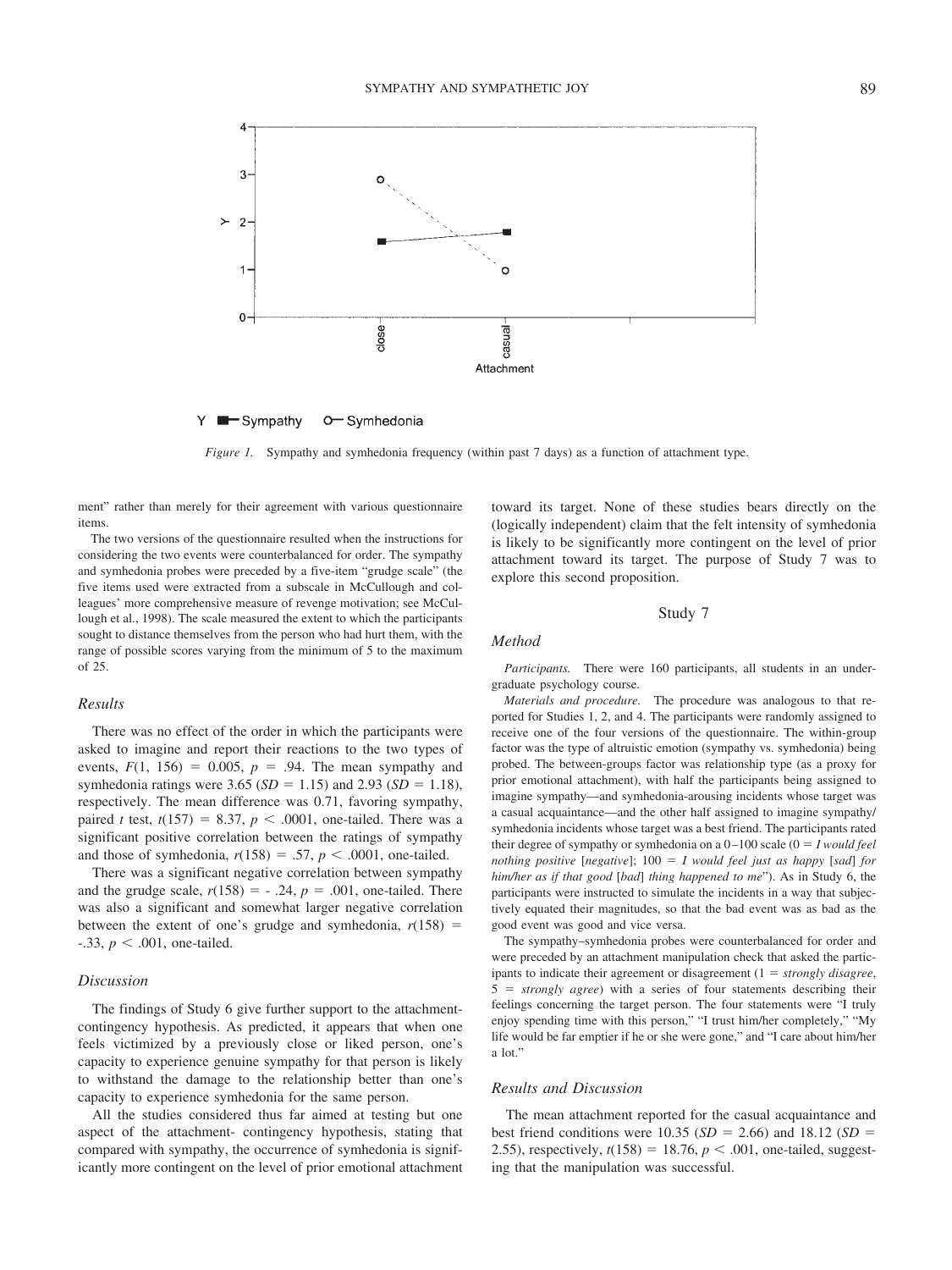To test for possible effects of attachment, type of sympathetic response, and the interaction between the two, we performed a 2 (order: sympathy first vs. symhedonia first)  $\times$  2 (attachment level: best friend vs. casual acquaintance)  $\times$  2 (type of sympathetic response: sympathy vs. symhedonia) mixed ANOVA, with order and attachment as between-groups factors and type of sympathetic response as a within-group factor. The analyses revealed two significant main effects and one significant interaction effect. One main effect was the within-group effect of response type, *F*(1,  $156$ ) = 30.20,  $p < .001$ , with sympathy stronger than symhedonia. The second main effect was the between-groups effect of relationship type, with higher total sympathy and symhedonia for the best friend than for the casual acquaintance,  $F(1, 156) = 76.60$ ,  $p <$ .001, one-tailed. Most critically, the predicted interaction was significant; sympathy ratings for the best friend  $(M = 85.85)$  and the casual acquaintance  $(M = 69.87)$  were closer to each other than the corresponding ratings for symhedonia (best friend,  $M = 83.53$ ; casual acquaintance,  $M = 56.74$ ,  $F(1, 156) = 12.07$ ,  $p < .001$ , one-tailed (see Figure 2). No other effects were significant.

A further set of analyses was performed to assess a possible relationship between sympathy, symhedonia, and attachment level within the casual-acquaintance category. There were significant correlations between attachment and symhedonia,  $r(78) = .63$ ,  $p <$ .001, one-tailed; attachment and sympathy,  $r(78) = .34$ ,  $p = .002$ , one-tailed; and sympathy and symhedonia,  $r(78) = .55$ ,  $p < .001$ , one-tailed. Applying a test of significance for nonindependent correlations (Howell, 1997, p. 265), the difference between the first two correlations proved statistically significant,  $t(75) = 3.42$ ,  $p < .01$ , one-tailed. Sympathy, though somewhat more intense than symhedonia, appears to be more independent of prior attachment.

#### General Discussion

#### *Conclusions, Concerns, and Caveats*

We conducted a series of exploratory studies testing various aspects of the attachment-contingency hypothesis by tapping into two potential sources of sympathy and symhedonia in everyday life, actual and imagined (simulated) experiences of others. Our findings are most consistent with the attachment-contingency hypothesis: Sympathy and symhedonia differed in the extent of their attachment sensitivity or communal bias, with symhedonia being the more selective, partial, or attachment sensitive of the two.

On the other hand, our results do not fit well with the symhedonia lower costliness hypothesis. They also challenge the symhedonia scarcity hypothesis. It is true that in Study 7, the rated intensity of sympathy  $(M = 78.06)$  exceeded the rated intensity of symhedonia ( $M = 70.48$ ). But both means were high in absolute terms, with the overall sympathy being only 1.11 times higher than the overall symhedonia. In short, in direct contradiction to the symhedonia scarcity hypothesis, symhedonia appears be somewhat (but nonsignificantly) less common and only trivially less intense than sympathy.

Consistent with the equal contingency hypothesis, the reported intensity of both sympathy and symhedonia was significantly higher when the target person was the best friend rather than a casual acquaintance (Study 7). Also, consistent with the equal contingency hypothesis, the likelihood of experiencing symhedonia seems biased toward high-attachment targets (Studies 1–3, 5). On the other hand, contrary to this hypothesis, the likelihood of experiencing sympathy did not seem to vary consistently as a function of prior attachment (Studies 1–3, 5). Moreover, the equal contingency hypothesis is not equipped to account for the findings of sympathy's greater range, robustness, or the relatively weak tie



*Figure 2.* Sympathy and symhedonia intensity as a function of relationship type.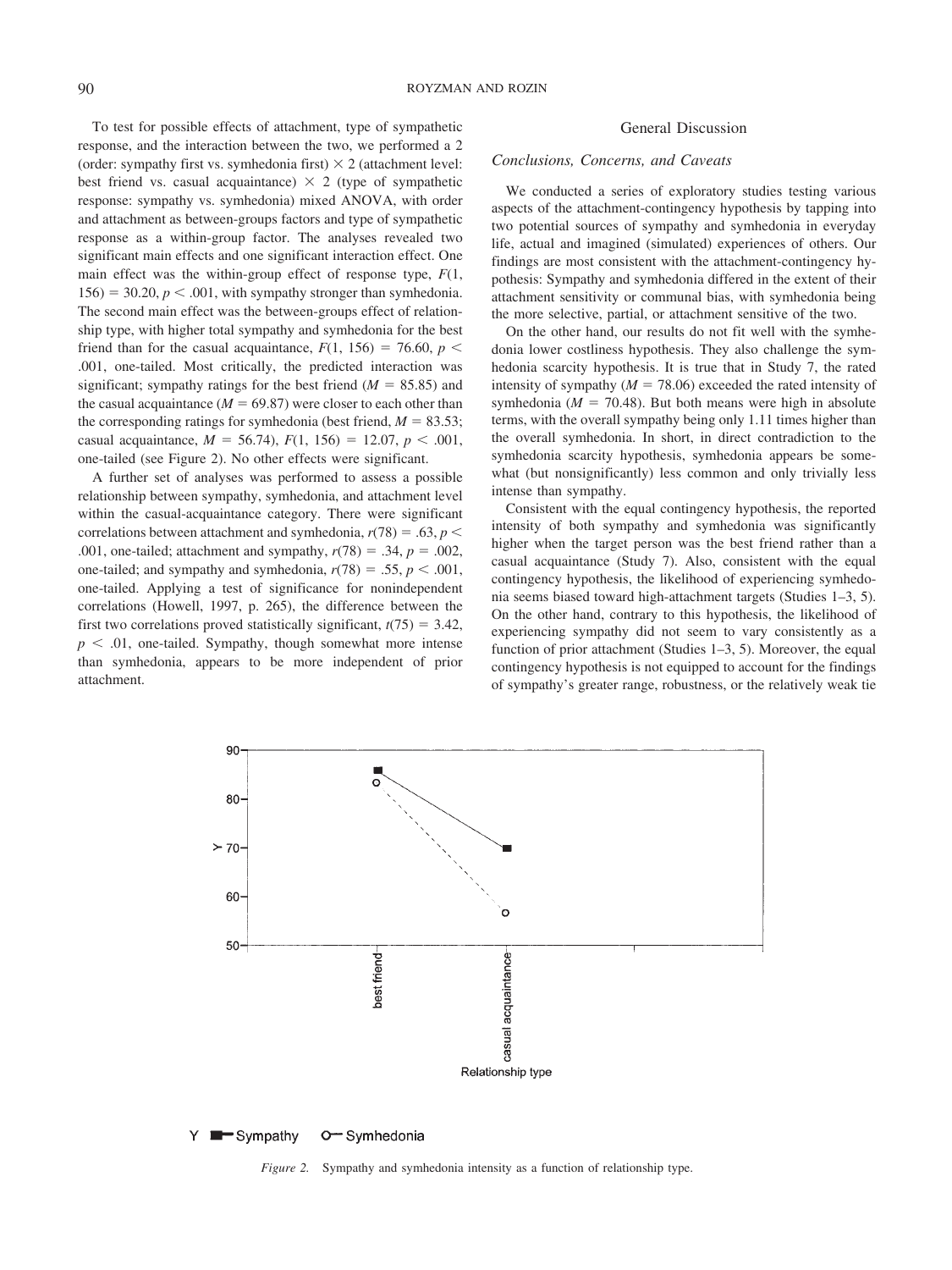between the intensity of sympathy and attachment. However, consistent with the work of Daniel Batson and colleagues (Batson, 1991; Batson et al., 1995) and the stipulations of Margaret Clark et al. (Clark & Mills, 1979; Clark et al., 1986; Mills & Clark, 1982), we found that the reported intensity of sympathy is attachment sensitive, although not nearly to the same degree as symhedonia.

In the course of considering alternative explanations for our findings, we also confronted the possibility that the difficulty of arousing symhedonia for low-attachment targets is merely a byproduct of the interaction between some (perfectly impartial) symhedonia-generating process and a selectively inhibiting external factor, that is, envy (this account represents an extension of a position held by A. Smith [1759/2000]). Yet, contrary to the implications of such an account, we found no inverse relationship between symhedonia for low-attachment targets and individual envy orientation, as measured by the Dispositional Envy Scale (Study 4). This finding is more consistent with (though does not constitute direct evidence for) the position that symhedonia is inherently more attachment-sensitive than sympathy than it is with the position that symhedonia's partiality is a by-product of the selectively inhibiting operation of envy.

We think that the seven studies reported herein, although individually problematic, converge into a network of mutually supportive "checks and balances," with a problem posed by one study being addressed, more or less, by the next and vice versa. For example, the media bias hypothesis, potentially marring the results of Study 4, is largely diffused by the findings of Studies 5–7. Indeed, assuming a desire for explanatory parsimony, the findings of Studies 6 and 7 go against any alternative base-rate account, including one that would argue that the reported sympathy– symhedonia asymmetry with respect to attachment occurs because people are privy to more positive experiences of close others than to those of distant others (perhaps because the former are more likely to share their positive experiences). Although not without merit, this account would not only leave unexplained the simulation-based reports of Studies 6 and 7 but would also not tell us, in and of itself, why the same should not apply on the negative side of the ledger. After all, as with positive experiences, there are as many, if not more, negative experiences that people tend to reserve (in the form of the proverbial "whining" and "moaning") for those with whom they are most close; indeed, the prospect of social support in response to negative life events is said to be one of the major advantages of sustaining a close relationship (Cunningham & Barbee, 2000). Moreover, even if we did find that college-age adults were more promiscuous in the sharing of their negative experiences than their positive ones, this finding would not be unambiguously counter to the attachment-contingency hypothesis. For this could be precisely because by this juncture people had spent enough time on the receiving side of both sympathy and symhedonia to learn that for genuine (and sufficiently intense) symhedonia one must go to the select few, whereas sympathy can be solicited far more broadly. Studies 6 and 7 are important because they reveal a pattern consistent with the attachment-contingency hypothesis—even as the alternative baserate interpretation is kept in check.

Base-rate concerns aside, it could be argued that a possible reason for at least some aspects of our asymmetrical findings is that it is easier to imagine genuine sympathy toward a nonclose other than it is to imagine genuine symhedonia toward that same person. Is this a viable alternative to the attachment-contingency hypothesis? At one level, this *is* the hypothesis. That is, if the argument is that absent a special relationship, it is hard to take the perspective (as in "imagine the feelings/imagine oneself in the place") of a person experiencing a positive event (while the negative variant of the process is relatively attachment insensitive), then we welcome this as a specification of one potential mechanism that makes the sympathy–symhedonia attachment gap possible. The idea that symhedonia is inherently biased toward those whom people especially care about is compatible with a number of proposals of how this bias is implemented at the neurocognitive level, including the proposal that the mind is designed to take the perspective of others with relative ease (attachment or no attachment) when others are in a state of distress but requires that extra push when they are in a state of bliss.

On the other hand, if the objection is that it is actually harder to imagine a positive event in the life of a nonclose other (i.e., a casual acquaintance) than it is to imagine a negative event for the same person, we doubt that this is really the case. The available psychological research indicates that (a) most events that people experience in their daily lives are evaluated as either neutral or positive (see Myers, 1993, for a review); (b) most people, including college students, report feeling happy most of the time (e.g., Diener & Diener, 1996; Myers, 1993, pp. 25–30; Zelenski & Larsen, 2000). Given this context of ambient positivity, the idea that our participants found imagining a positive event in the life of an acquaintance more difficult a task than imagining a negative event in the life of the same acquaintance seems strained. Intuitively speaking, it does not seem difficult at all to us to imagine good things happening to people we do not know (awards, babies, reunions, winning lotteries, etc.). Of course, the most direct test of this idea is to ask the participants themselves. We did just that in a prequel to Study 6 to find that the students did not have difficulty vividly imagining bad and good occurrences in the life of someone who recently hurt them or equating such occurrences for subjective magnitude.

An alternative criticism could grant that compared with sympathy, symhedonia is, indeed, harder to experience for lowattachment targets than high-attachment targets but maintain that this has little to do with attachment per se. A version of this account has been pitted against the attachment-contingency hypothesis in Study 6, with the findings favoring the hypothesis.

# *Directions for Future Research*

We believe there is room for methodological improvement. One problem shared by all of the studies reported herein is that none of them manipulated attachment directly. As a result, there remains a possibility that symhedonia and sympathy are differentially sensitive not to attachment per se but to some other variable associated with attachment. Remedying this may not be an easy task. In fact, our work (and the formulation of the attachment-contingency hypothesis itself) was predicated on the observed difficulty of inducing a symhedonia-appropriate level of attachment toward a previously unknown confederate in the course of a single laboratory experiment. Still, we believe that there is one approach to attachment induction that is well worth trying, namely making participants feel genuinely sympathetic first. Our belief in the promise of this manipulation stems, in part, from Batson et al.'s (1995; Study 3) finding that sympathy may, indeed, induce caring (emotional attachment) for the needy person as a function of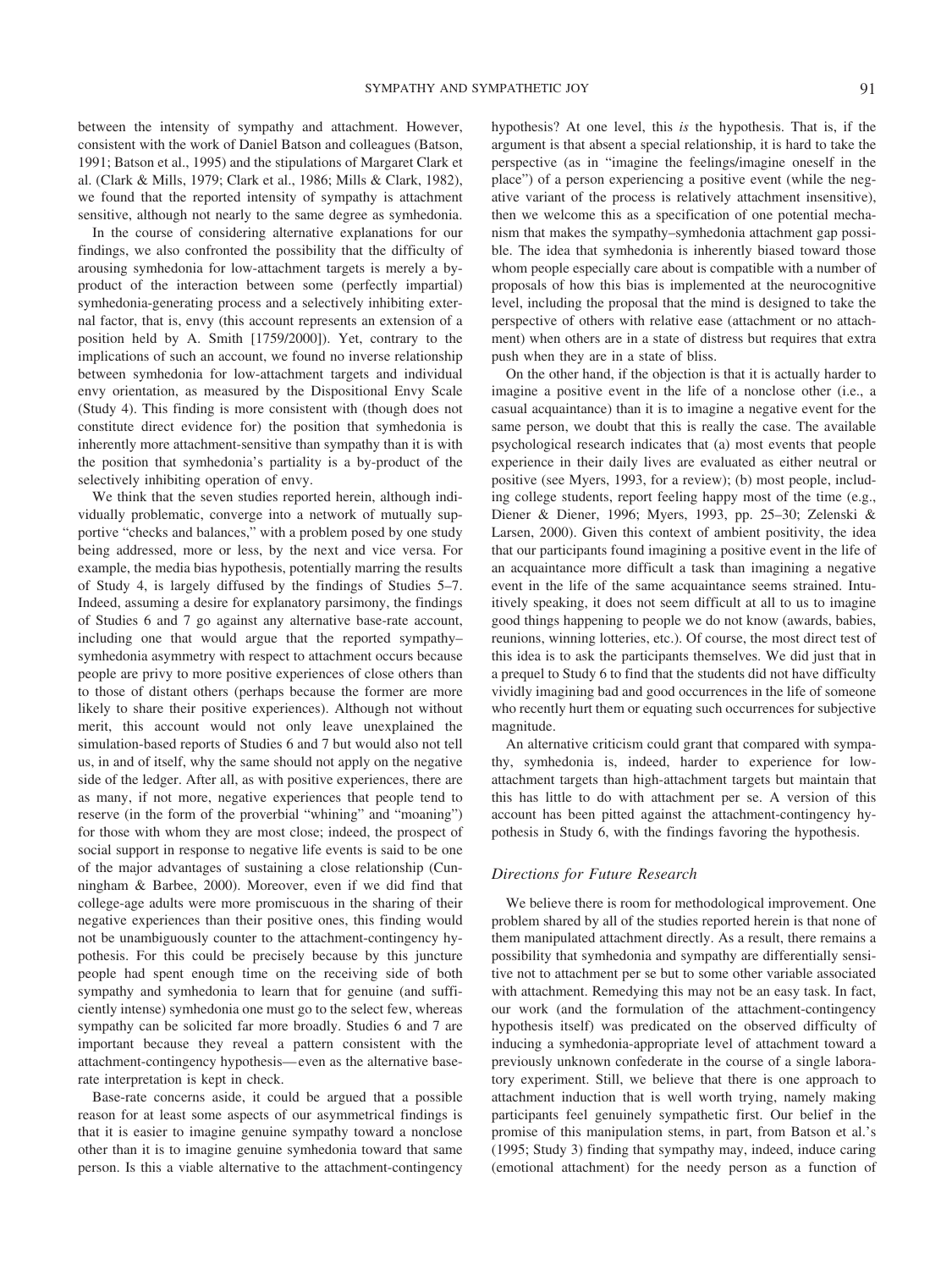feeling sympathetic for that person. This might pave the way for an experimental test of the attachment-contingency hypothesis by permitting us to contrast the effect that prior exposure to a sympathy-rousing experience has on sympathy versus symhedonia. Should such a study yield results consistent with the attachment-contingency hypothesis (feeling sympathy first helps people "warm up" to feel symhedonia later), it may also offer a partial explanation for the upward trajectory of many a popular narrative, from *Rocky* to *Harry Potter*, whose ultimately triumphant characters begin as underdogs mired in obscurity and defeat. Perhaps creators of such narratives are implicitly aware of and are intuitively exploiting the attachment-building function of sympathetic sorrow hypothesized above.

It would also be interesting to see if the finding of lower sympathetic bias under conditions of high attachment could be replicated by tracking people's sympathy and symhedonia over a period of time characterized by a naturally occurring fluctuation in one's attachment toward a given person or a collective of persons.

Another potential avenue of research is suggested by viewing our findings in light of Abraham Tesser and colleagues' selfevaluation maintenance model (Erber & Tesser, 1994). According to the traditional version of this model, whether or not a person may be expected to feel happy or envious in the wake of a close other's success depends crucially on whether the success is egorelevant or not, with ego-irrelevant successes giving rise to happiness (and approach) and ego-relevant ones to envy (and distancing). An attenuated version of this pattern is said to hold for nonclose others (Tesser & Collins, 1988; Tesser, Pilkington, & McIntosh, 1989). This model has at least two important implications for the present discussion. First, Tesser and colleagues posited that social comparison processes (and, consequently, the comparison-engendered negative affect) will be relatively absent when no close relationship exists. Because it is precisely here that the sympathy–symhedonia gap has been shown to be at its greatest, their model offers further support for the idea that relative lack of symhedonia (vs. sympathy) for nonclose others is due not to interference from envy but, most likely, to symhedonia's inherently greater attachment prerequisites. A part of this proposition could be investigated more directly by examining a relationship (or lack thereof) between individual differences in symhedonia and social comparison orientation (Gibbons & Buunk, 1999). Second, because our studies did not directly vary or control for ego relevance or differentiate between those positive outcomes that would count as "successful performance" and the rest, it is possible that there is a subpopulation of positive outcomes (others' superlative performance with high ego relevance) for which both incidence and intensity of symhedonia would be considerably less than could be estimated from our mean figures. A future experiment varying outcome valence, ego relevance, and even type (performancerelated vs. fortuitous) orthogonally would be very worthwhile.

Also, granting Westermarck's (1906) argument that only impartial emotions (i.e., emotions whose occurrence remains relatively constant regardless of one's relationship to the target person) are able to give rise to and properly support moral ideas, the present findings may shed light on what has been described elsewhere as the apparent bias at the heart of prosocial morality (Royzman & Kumar, 2001). The alleged bias consists of the fact that, whereas commonsense morality gives sturdy support to the idea that people have an "objective" duty to alleviate the distress of the distressed (hence, the welfare state, international aid, and the ready intervention on behalf of the oppressed), it does not appear to comprise a similar intuitively felt obligation to further promote happiness of the nondistressed or make the already happy happier, even when the resultant utility is roughly the same (Royzman & Kumar, 2001). Further conceptualization and research along these lines would be well advised.

Finally, although the studies performed thus far took care to exclude considerations of social desirability from the participant's reports, they all tapped the relevant aspects of people's experience of sympathy and symhedonia in a relatively direct way. It would be worthwhile to see if people will make social and moral judgments that are consistent with the supposition that they experience symhedonia as more selective than sympathy, even when they are not asked to report on the experiences themselves. For example, assuming that in everyday life symhedonia is experienced as inherently more selective and less robust than sympathy, and that individuals have an intuitive appreciation of this fact, it would be worthwhile to ask (a) whether, barring a special relationship, people will find a dearth of symhedonia less morally reprehensible than absence of sympathy proper and (b) whether people will find the knowledge that someone expressed symhedonia for an unidentified person more diagnostic of the nature of their relationships than the knowledge of an analogous expression of sympathy. As the attachment-contingency hypothesis would have it, the answers are yes and yes.

In conclusion, we emphasize that what we have accomplished in this article is to call attention, with evidence, to what we believe to be a fundamental difference between two key altruistic emotions: sympathy and symhedonia. We do not have a definite theoretical account for this difference: Our research was mainly motivated by our own observations in the real world and the comments of various authors who came before us. We do believe, however, that any future theorizing about and measurement of sympathy, symhedonia, and the like would be well advised to take into account the asymmetry we endeavored to document.

# References

- Batson, C. D. (1991). *The altruism question: Toward a social psychological answer.* Hillsdale, NJ: Erlbaum.
- Batson, C. D., Turk, C. L., Shaw, L. L., & Klein, T. R. (1995). Information function of empathic emotion: Learning that we value the other's welfare. *Journal of Personality and Social Psychology, 68,* 300–313.
- Baumeister, R. F., Bratslavsky, E., Finkenauer, C., & Vohs, K. D. (2001). Bad is stronger than good. *Review of General Psychology, 5,* 323–370.
- Clark, M. S., & Brissette, I. (2000). Relationship beliefs and emotion: Reciprocal effects. In N. H. Frijda, A. S. R. Manstead, & S. Bem (Eds.), *Emotions and beliefs: How feelings influence thoughts* (pp. 212–240). Paris: Cambridge University Press.
- Clark, M. S., & Mills, J. (1979). Interpersonal attraction in exchange and communal relationships. *Journal of Personality and Social Psychology, 37,* 12–24.
- Clark, M. S., Mills, J., & Powell, M. C. (1986). Keeping track of needs in communal and exchange relationships. *Journal of Personality and Social Psychology, 51,* 333–338.
- Crowne, D. P., Marlowe, D. (1960). A new scale of social desirability independent of psychopathology. *Journal of Consulting Psychology, 24,* 349–354.
- Cunningham, M. R., & Barbee, A. P. (2000). Social support. In C. Hendrick & S. S. Hendrick (Eds.), *Close relationships: A sourcebook* (pp. 273–285). Thousand Oaks, CA: Sage.
- Diener, E., & Diener, C. (1996). Most people are happy. *Psychological Science, 7,* 181–185.